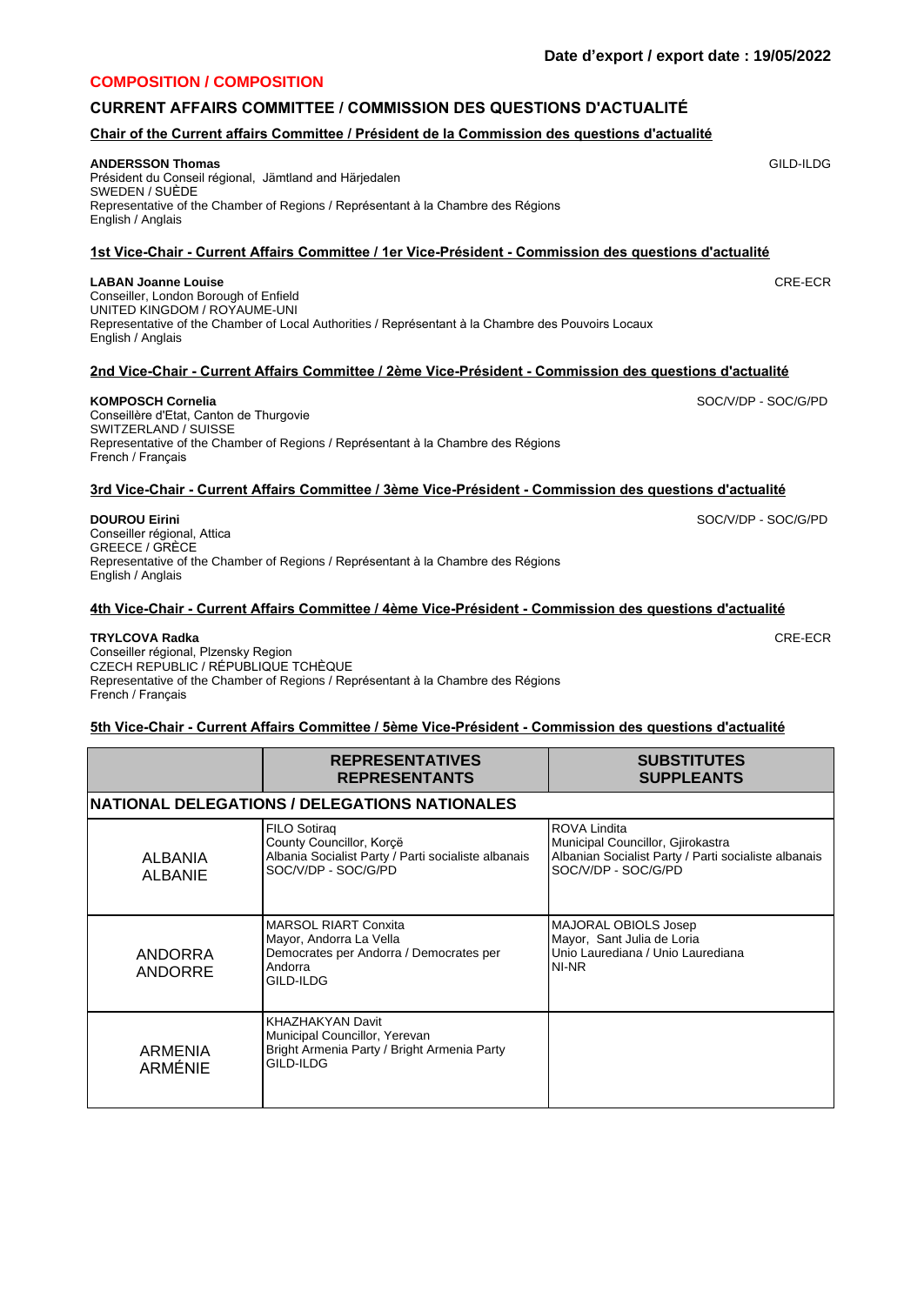| <b>AUSTRIA</b><br><b>AUTRICHE</b>                                               | LEDL-ROSSMANN Sonja<br>President of the regional Parliament, Tirol<br>Austrian People's Party / Austrian People's Party<br>PPE/CCE-EPP/CCE<br><b>ROHR Reinhart</b><br>President of the regional government, Carinthia<br>Social Democratic Party / Social Democratic Party<br>SOC/V/DP - SOC/G/PD | <b>KAMPUS Doris</b><br>Member of the regional Government, Styria<br>Social Democratic Party / Social Democratic Party<br>SOC/V/DP - SOC/G/PD<br><b>RABL Andreas</b><br>Mayor, Wels<br>Freedom Party of Austria / Freedom Party of<br>Austria<br>GILD-ILDG |
|---------------------------------------------------------------------------------|---------------------------------------------------------------------------------------------------------------------------------------------------------------------------------------------------------------------------------------------------------------------------------------------------|-----------------------------------------------------------------------------------------------------------------------------------------------------------------------------------------------------------------------------------------------------------|
| AZERBAIJAN<br><b>AZERBAÏDJAN</b>                                                | <b>HUSEYNOVA Samira</b><br>Municipal Councillor, Narimanov<br>Independent / Independent<br>SOC/V/DP - SOC/G/PD<br>JALILZADE Aida                                                                                                                                                                  | MAMMADOVA Yegana<br>Member of the Supreme Council, Nackhichivan<br>Autonomous Republic<br>New Azerbaijan Party / New Azerbaijan Party<br>CRE-ECR<br><b>MEHDIYEV Ali</b>                                                                                   |
|                                                                                 | Member of the Supreme Council, Nackhichivan<br>Autonomous Republic<br>New Azerbaijan Party / New Azerbaijan Party<br>CRE-ECR                                                                                                                                                                      | Deputy Mayor, Novkhani<br>New Azerbaijan Party / New Azerbaijan Party<br>CRE-ECR                                                                                                                                                                          |
| <b>BELGIUM</b><br><b>BELGIQUE</b>                                               | <b>DEJONGHE Carla</b><br>Member of the regional Parliament, Région de<br><b>Bruxelles-Capitale</b><br>Open Flemish Liberal Democrats / Open Flemish<br><b>Liberal Democrats</b><br>GILD-ILDG                                                                                                      | <b>BASTIN Jean-Paul</b><br>Mayor, Malmedy<br>Centre Démocrate Humaniste / Centre Démocrate<br>Humaniste<br>PPE/CCE-EPP/CCE                                                                                                                                |
| <b>BOSNIA AND</b><br><b>HERZEGOVINA</b><br><b>BOSNIE-</b><br><b>HERZÉGOVINE</b> | MAHMUTBEGOVIC Melika<br>Vice-President ofthe Federation of Bosnia and<br>Herzegovina, Sarajevo<br>Party of Democratic Action / Party of Democratic<br>Action<br>PPE/CCE-EPP/CCE                                                                                                                   | <b>BUNTIC Ivan</b><br>Mayor, Tomislavgrad<br>Croatian National Shift / Croatian National Shift<br>PPE/CCE-EPP/CCE                                                                                                                                         |
| <b>BULGARIA</b><br><b>BULGARIE</b>                                              | <b>BALTADZHIEVA Elena</b><br>Mayor, Kavarna<br>Bulgarian National Movement / Bulgarian National<br>Movement<br>CRE-ECR                                                                                                                                                                            | <b>YOTINA Tsvetanka</b><br>Mayor, Mirkovo<br>Union of Democratic Forces / Union of Democratic<br>Forces<br>PPE/CCE-EPP/CCE                                                                                                                                |
|                                                                                 | <b>MLAZEV Dilyan</b><br>Mayor, Elena<br>Citizens for European Development of Bulgaria /<br>Citizens for European Development of Bulgaria<br>PPE/CCE-EPP/CCE                                                                                                                                       |                                                                                                                                                                                                                                                           |
| <b>CROATIA</b><br><b>CROATIE</b>                                                |                                                                                                                                                                                                                                                                                                   |                                                                                                                                                                                                                                                           |
| <b>CYPRUS</b><br><b>CHYPRE</b>                                                  | <b>PERIKLI Lefteris</b><br>President of the community Council, Apeshia<br>Democratic Rally / Democratic Rally<br>PPE/CCE-EPP/CCE                                                                                                                                                                  | <b>ARMOSTI Froso</b><br>President of the community Council, Anthoupolis<br>Progressive Party of Working People /<br>Progressive Party of Working People<br>NI-NR                                                                                          |
| <b>CZECH REPUBLIC</b>                                                           | <b>HRIB Zdenek</b><br>Mayor, Prague<br>Czech Pirate Party / Czech Pirate Party<br>SOC/V/DP - SOC/G/PD                                                                                                                                                                                             | LEITNEROVA Jana<br>Regional Councillor, Jihomoravsky Region<br>Czech Pirate Party / Czech Pirate Party<br>SOC/V/DP - SOC/G/PD                                                                                                                             |
| <b>RÉPUBLIQUE</b><br><b>TCHÈQUE</b>                                             | TRYLCOVA Radka<br>Regional Councillor, Plzensky Region<br>Civil Democratic Party / Civil Democratic Party<br>CRE-ECR                                                                                                                                                                              |                                                                                                                                                                                                                                                           |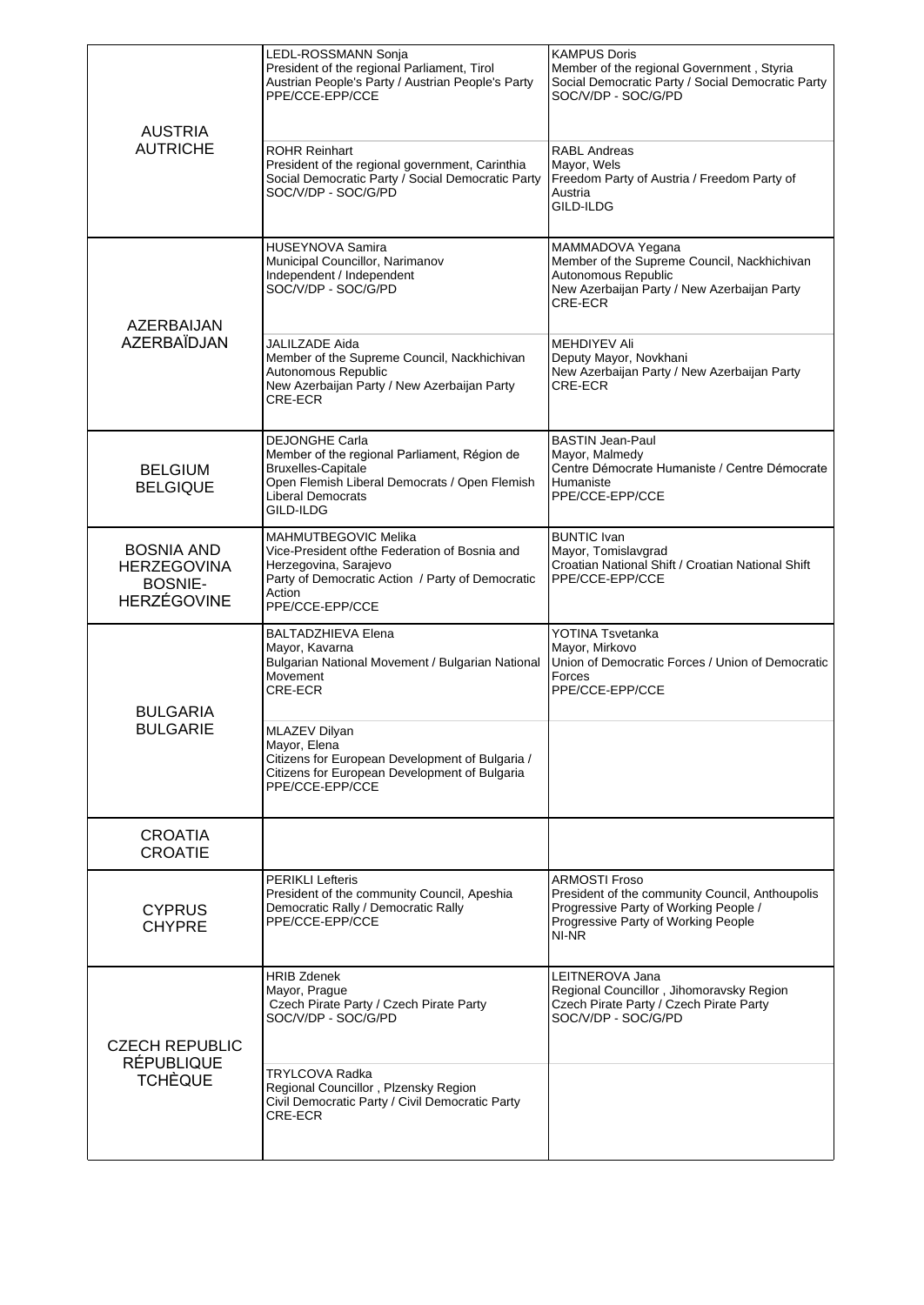| <b>DENMARK</b><br><b>DANEMARK</b> | ANDERSEN Per Bodker<br>Municipal Councillor, Kolding<br>Social Democratic Party / Social Democratic Party<br>SOC/V/DP - SOC/G/PD<br><b>FLYVHOLM Erik</b><br>Mayor, Lemvig<br>Liberal Party / Liberal Party<br>GILD-ILDG | LAY Line Krogh<br>Municipal Councillor, Stvens<br>Radikale Venstre / Radikale Venstre<br>GILD-ILDG<br><b>ROSWALL Per</b><br>Regional Councillor, Capital Region<br>Liberal Party / Liberal Party<br>GILD-ILDG |
|-----------------------------------|-------------------------------------------------------------------------------------------------------------------------------------------------------------------------------------------------------------------------|---------------------------------------------------------------------------------------------------------------------------------------------------------------------------------------------------------------|
| <b>ESTONIA</b><br><b>ESTONIE</b>  | VAIKLA Annika<br>Vice-Mayor, Viimsi<br>Estonian Centre Party / Estonian Centre Party<br>GILD-ILDG                                                                                                                       | <b>TIPP Varje</b><br>Vice-Mayor, Pärnu<br>Estonian Centre Party / Estonian Centre Party<br>GILD-ILDG                                                                                                          |
| <b>FINLAND</b><br><b>FINLANDE</b> | KAUMA Pia<br>Regional Councillor, Uusimaa<br>National Coalition Party / National Coalition Party<br>PPE/CCE-EPP/CCE                                                                                                     | KARNISTO-TOIVONEN Saija<br>Regional Councillor, Southwest Finland<br>Social Democratic Party / Social Democratic Party<br>SOC/V/DP - SOC/G/PD                                                                 |
|                                   | <b>BIERRY Frederic</b><br>President of the European Collectivity of Alsace,<br>Alsace<br>Les Républicains / Les Républicains<br>PPE/CCE-EPP/CCE                                                                         | <b>FORESTIE Pauline</b><br>Deputy Mayor, Montauban<br>Les Républicains / Les Républicains<br>PPE/CCE-EPP/CCE                                                                                                  |
| <b>FRANCE</b><br><b>FRANCE</b>    | <b>BOCQUILLET Denise</b><br>Municipal Councillor, Arras<br>Union des Démocrates et Indépendants / Union<br>des Démocrates et Indépendants<br>PPE/CCE-EPP/CCE                                                            | <b>PANTEL Sophie</b><br>President of the Council of the Département,<br>Lozère<br>Divers gauche / Divers gauche<br>SOC/V/DP - SOC/G/PD                                                                        |
|                                   | DEBEVE Christian<br>Regional Councillor, Région Grand Est<br>Union des Démocrates et Indépendants / Union<br>des Démocrates et Indépendants<br>GILD-ILDG                                                                | PFEFFER Kevin<br>Regional Councillor, Grand Est<br>Rassemblement National / Rassemblement<br>National<br>NI-NR                                                                                                |
|                                   | <b>LEPOULTIER Melanie</b><br>Mayor, Sommervieu<br>Divers droite / Divers droite<br>GILD-ILDG                                                                                                                            | <b>PFEIFFER Pascale</b><br>Vice-President of the European Collectivity of<br>Alsace.<br>Union des Démocrates et Indépendants / Union<br>des Démocrates et Indépendants<br>GILD-ILDG                           |
|                                   | PERRUT Bernard<br>Regional Councillor, Région Auvergne Rhône<br>Alpes<br>Les Républicains / Les Républicains<br>PPE/CCE-EPP/CCE                                                                                         | <b>PINVILLE Martine</b><br>Regional Councillor, Nouvelle-Aquitaine<br>Parti Socialiste / Parti Socialiste<br>SOC/V/DP - SOC/G/PD                                                                              |
|                                   | SALAMI-DADKHAH Forough<br>Regional Councillor, Bretagne<br>Parti Socialiste / Parti Socialiste<br>NI-NR                                                                                                                 | <b>PRIOLLAUD Francois-Xavier</b><br>Vice-President of the regional Council, Normandie<br>PPE/CCE-EPP/CCE                                                                                                      |
| <b>GEORGIA</b><br><b>GÉORGIE</b>  | <b>TKEMALADZE George</b><br>Member of the municipal Assembly, Tbilissi<br>Georgian Dream / Georgian Dream<br>SOC/V/DP - SOC/G/PD                                                                                        |                                                                                                                                                                                                               |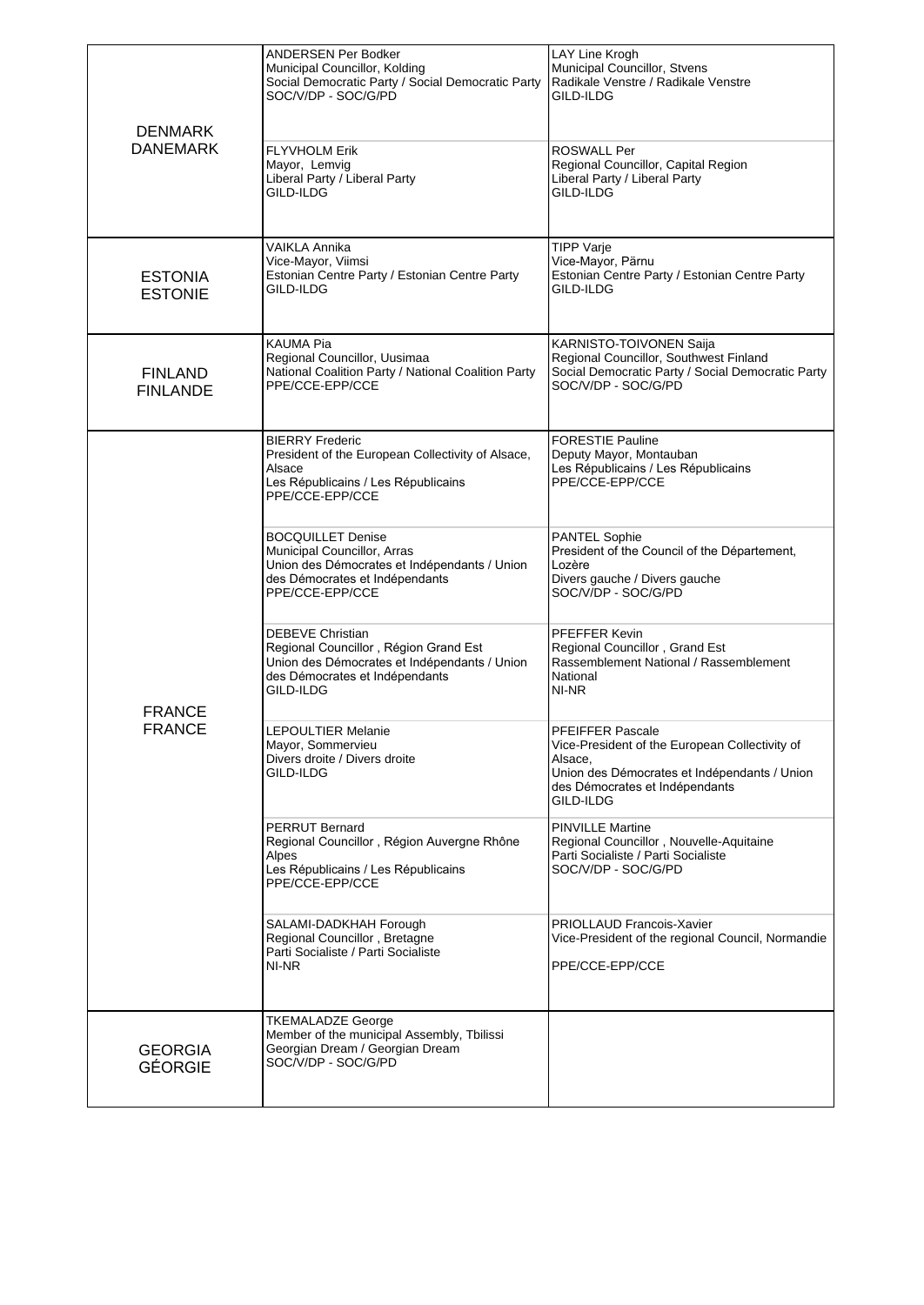|                                    | <b>BERKA Nicole</b><br>Mayor, Neunkirchen-Seelscheid<br>Social Democratic Party / Social Democratic Party                                                                        | <b>CERNY Michael</b><br>Mayor, Amberg<br>Christian Social Union / Christian Social Union                                                                                                  |
|------------------------------------|----------------------------------------------------------------------------------------------------------------------------------------------------------------------------------|-------------------------------------------------------------------------------------------------------------------------------------------------------------------------------------------|
|                                    | SOC/V/DP - SOC/G/PD                                                                                                                                                              | PPE/CCE-EPP/CCE                                                                                                                                                                           |
| <b>GERMANY</b><br><b>ALLEMAGNE</b> | KASTER-MEURER Heike<br>Mayor, Bad-Kreuznach<br>Social Democratic Party / Social Democratic Party<br>SOC/V/DP - SOC/G/PD                                                          | <b>FREY Josef</b><br>Member of the regional Parliament, Parliament of<br>Baden-Württemberg<br>Bundnis 90 / Bundnis 90<br>SOC/V/DP - SOC/G/PD                                              |
|                                    | KUMMER Gerald<br>Member of the regional Parliament, Hessen state<br>Parliament<br>Social Democratic Party / Social Democratic Party<br>SOC/V/DP - SOC/G/PD                       | <b>NEFF Gabriele</b><br>Municipal Councillor, München<br>Free Democratic Party / Free Democratic Party<br>GILD-ILDG                                                                       |
|                                    | SCHARFENBERGER Heike<br>Member of the regional Parliament, Regional<br>Parliament of Rheinland-Pfalz<br>Social Democratic Party / Social Democratic Party<br>SOC/V/DP - SOC/G/PD | RICHSTEIN Barbara<br>Vice-President of the regional Parliament,<br><b>Brandenburg Parliament</b><br>Christian Democratic Union / Christian Democratic<br>Union<br>PPE/CCE-EPP/CCE         |
|                                    | <b>VOM BRUCH Thomas</b><br>Member, Parliament of Bremen,<br>Christian Democratic Union / Christian Democratic<br>Union<br>PPE/CCE-EPP/CCE                                        | <b>SCHULENBURG Tony Chris</b><br>Member of the regional Parliament, Sachsen-<br><b>Anhalt Parliament</b><br>Christian Democratic Union / Christian Democratic<br>Union<br>PPE/CCE-EPP/CCE |
|                                    |                                                                                                                                                                                  | <b>STEINRUCK Jutta</b><br>Mayor, Ludwigshaffen<br>Social Democratic Party / Social Democratic Party<br>SOC/V/DP - SOC/G/PD                                                                |
|                                    | <b>DOUROU Eirini</b>                                                                                                                                                             | ANDROUTSOU Maria                                                                                                                                                                          |
|                                    | Regional Councillor, Attica<br>SYRIZA / SYRIZA<br>SOC/V/DP - SOC/G/PD                                                                                                            | Mayor, Agios Dimitrios<br>Independent / Independent<br>NI-NR                                                                                                                              |
| <b>GREECE</b><br><b>GRÈCE</b>      | KAFATSAKI Stamatia<br>Municipal Councillor, Zografoy<br>Coallition of Radical Left / Coallition of Radical Left Nea Demokratia / Nea Demokratia<br>SOC/V/DP - SOC/G/PD           | <b>PSATHAS Vasileios</b><br>Vice-Governor, Arta<br>PPE/CCE-EPP/CCE                                                                                                                        |
| <b>HUNGARY</b>                     | <b>GEMESI Gyorgy</b><br>Mayor, Gödöllö<br>Local Patriot Club in Gödöllö / Local Patriot Club<br>in Gödöllö<br>NI-NR                                                              | NIEDERMULLER Peter<br>Mayor, Budapest - District VII Erzsebetvaros<br>Democratic Coalition / Democratic Coalition<br>NI-NR                                                                |
| <b>HONGRIE</b>                     | KARACSONY Janos Adam<br>Member of the county Council, Pest County<br>FIDESZ-KDNP / FIDESZ-KDNP<br>CRE-ECR                                                                        | SZUCSNE POSZTOVICS Ilona<br>Mayor, Tatabanya (city with county rank)<br>Momentum / Momentum<br>GILD-ILDG                                                                                  |
| <b>ICELAND</b><br><b>ISLANDE</b>   | SIGURJONSSON Gudmundur Ari<br>Municipal Councillor, Seltjarnarnes<br>Social Democrats / Social Democrats<br>SOC/V/DP - SOC/G/PD                                                  | <b>EINARSSON Gunnar</b><br>Mayor, Garðabær<br>Independence Party / Independence Party<br>CRE-ECR                                                                                          |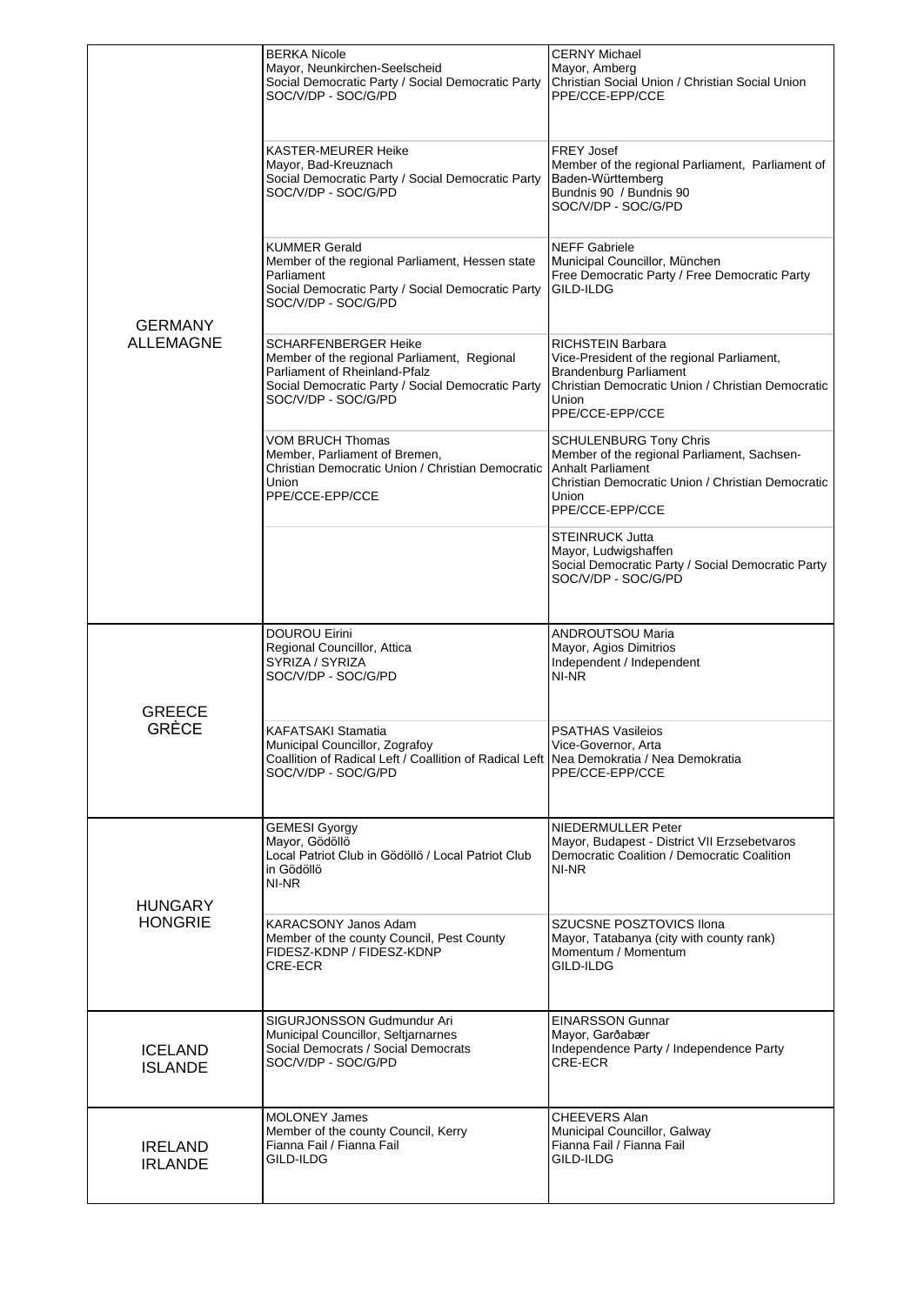|                                              | <b>EMILIANO Michele</b><br>President of the regional Council, Puglia region<br>Independent - Centro Sinistra / Independent -<br>Centro Sinistra<br>SOC/V/DP - SOC/G/PD<br><b>GOTTARDI Belinda</b><br>Mayor, Castel Maggiore<br>Democratic Party / Democratic Party<br>SOC/V/DP - SOC/G/PD<br>LAURO Laura | <b>BUGETTI Ilaria</b><br>Regional Councillor, Toscana Region<br>Democratic Party / Democratic Party<br>SOC/V/DP - SOC/G/PD<br>CAPRA Laura<br>Municipal Councillor, Monza<br>Lega Nord / Lega Nord<br>CRE-ECR<br>DE CAPRIO Antonio |
|----------------------------------------------|----------------------------------------------------------------------------------------------------------------------------------------------------------------------------------------------------------------------------------------------------------------------------------------------------------|-----------------------------------------------------------------------------------------------------------------------------------------------------------------------------------------------------------------------------------|
| <b>ITALY</b>                                 | Regional Councillor, Liguria Region<br>Forza Italia - Lista Toti / Forza Italia - Lista Toti<br>PPE/CCE-EPP/CCE                                                                                                                                                                                          | Regional Councilor of Calabria,<br>Forza Italia / Forza Italia<br>PPE/CCE-EPP/CCE                                                                                                                                                 |
| <b>ITALIE</b>                                | <b>LEODORI Daniele</b><br>Regional Councillor, Lazio Region<br>Democratic Party / Democratic Party<br>SOC/V/DP - SOC/G/PD                                                                                                                                                                                | LADURNER Jasmin<br>Regional Councillor, Autonomous Province of<br>Bolzano<br>Partito Popolare Sudtirolese / Partito Popolare<br>Sudtirolese<br>PPE/CCE-EPP/CCE                                                                    |
|                                              | <b>MONTALTI Lia</b><br>Regional Councillor, Emilia-Romagna Region<br>Democratic Party / Democratic Party<br>SOC/V/DP - SOC/G/PD                                                                                                                                                                          | <b>MAZZOLENI Alberto</b><br>Municipal Councillor, Piazzatorre<br>Centro Destra / Centro Destra<br>CRE-ECR                                                                                                                         |
|                                              | PELLA Roberto<br>Mayor, Valdengo<br>Centro Destra / Centro Destra<br>PPE/CCE-EPP/CCE                                                                                                                                                                                                                     | SERI Massimo<br>Mayor, Fano<br>Democratic Party / Democratic Party<br>SOC/V/DP - SOC/G/PD                                                                                                                                         |
| LATVIA<br><b>LETTONIE</b>                    | <b>RAVINS Andris</b><br>Chairman of Jelgava City Council,<br>Union of Greens and Farmers / Union of Greens<br>and Farmers<br>GILD-ILDG                                                                                                                                                                   | <b>BARTASEVICS Aleksandrs</b><br>President of the municipal Council, Rezekne City<br>Council<br>Social Democratic Party "Harmony" / Social<br>Democratic Party "Harmony"<br>SOC/V/DP - SOC/G/PD                                   |
| <b>LIECHTENSTEIN</b><br><b>LIECHTENSTEIN</b> | KAISER-EBERLE Maria<br>Mayor, Ruggell<br>Progressive Citizens Party / Progressive Citizens<br>Party<br>PPE/CCE-EPP/CCE                                                                                                                                                                                   | <b>BECK Rainer</b><br>Mayor, Planken<br>Patriotic Union / Patriotic Union<br>PPE/CCE-EPP/CCE                                                                                                                                      |
| <b>LITHUANIA</b><br><b>LITUANIE</b>          | <b>MISKINIENE Ausma</b><br>Mayor, Lazdijai<br>Lithuanian Peasant Popular Union / Lithuanian<br>Peasant Popular Union<br>NI-NR                                                                                                                                                                            | KELPSIENE Ona<br>Municipal Councillor, Mazeikiai<br>Election Committees (independent candidates) /<br>Election Committees (independent candidates)<br>PPE/CCE-EPP/CCE                                                             |
| <b>LUXEMBOURG</b><br><b>LUXEMBOURG</b>       | <b>DIESCHBURG-NICKELS Martine</b><br>Communal Councillor, Strassen<br>Parti Démocratique / Parti Démocratique<br>GILD-ILDG                                                                                                                                                                               | LORSCHE Josee<br>Echevin(e), Bettembourg<br>Les Verts / Les Verts<br>PAP-NPA                                                                                                                                                      |
| <b>MALTA</b><br><b>MALTE</b>                 | <b>BALDACCHINO ZARB Romilda</b><br>Mayor, Mosta<br>Labour Party / Labour Party<br>SOC/V/DP - SOC/G/PD                                                                                                                                                                                                    | <b>CINI Marlene</b><br>Municipal Councillor, Zebbug<br>Labour Party / Labour Party<br>SOC/V/DP - SOC/G/PD                                                                                                                         |
| <b>MONACO</b><br><b>MONACO</b>               | <b>MARSAN Georges</b><br>Mayor, Monaco<br>Non Party / Non Party<br>NI-NR                                                                                                                                                                                                                                 | <b>GAMERDINGER Francoise</b><br>Communal Councillor, Monaco<br>Non Party / Non Party<br>NI-NR                                                                                                                                     |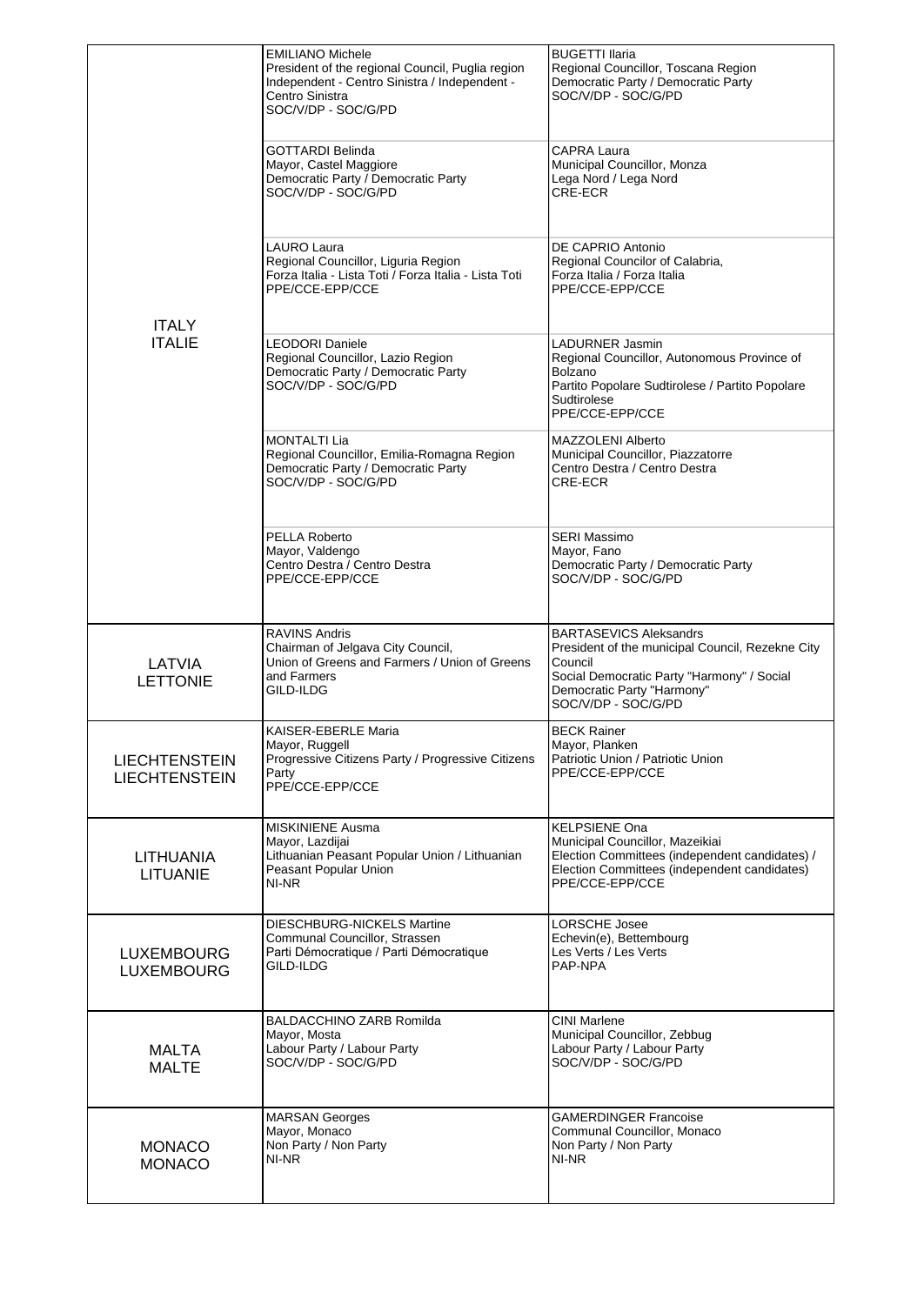| <b>MONTENEGRO</b><br><b>MONTENEGRO</b>                                  | <b>VUJACIC Sladjana</b><br>Mayor, Podgorica<br>Democratic Party of Socialists / Democratic Party<br>of Socialists<br>SOC/V/DP - SOC/G/PD              | <b>AGOVIC Samir</b><br>Mayor, Petnjica<br>Democratic Party of Socialists / Democratic Party<br>of Socialists<br>SOC/V/DP - SOC/G/PD                                                                             |
|-------------------------------------------------------------------------|-------------------------------------------------------------------------------------------------------------------------------------------------------|-----------------------------------------------------------------------------------------------------------------------------------------------------------------------------------------------------------------|
| <b>NETHERLANDS</b><br>PAYS-BAS                                          | VAN DEN BERG Brigitte<br>Alderman, Beverwijk<br>Democrates 66 / Democrates 66<br>GILD-ILDG                                                            | CALLEWAERT DE GROOT Arinda<br>Mayor, Bergeijk<br>Christian Democratic Appeal / Christian<br>Democratic Appeal<br>PPE/CCE-EPP/CCE<br><b>HOMAN Nienke</b>                                                         |
|                                                                         |                                                                                                                                                       | Regional Minister of the Province, Province of<br>Groningen<br>GroenLinks / GroenLinks<br>SOC/V/DP - SOC/G/PD                                                                                                   |
| <b>NORTH MACEDONIA</b><br>MACÉDOINE DU<br><b>NORD</b>                   |                                                                                                                                                       |                                                                                                                                                                                                                 |
| <b>NORWAY</b><br><b>NORVÈGE</b>                                         | <b>SORTLAND Petter</b><br>Mayor, Hoyanger<br>Labour Party / Labour Party<br>SOC/V/DP - SOC/G/PD                                                       | <b>OPSAL Kari-Anne</b><br>Mayor, Harstad<br>Labour Party / Labour Party<br>SOC/V/DP - SOC/G/PD                                                                                                                  |
| <b>POLAND</b><br><b>POLOGNE</b>                                         | PRUS Andrzej<br>President of the provincial Council, Swietokrzyskie<br>region<br>Law and Justice / Law and Justice<br>NI-NR                           |                                                                                                                                                                                                                 |
| <b>PORTUGAL</b><br><b>PORTUGAL</b>                                      | <b>GONCALVES Jose</b><br>President of the municipal Assembly, Peso da<br>Régua<br>Social Democratic Party / Parti Social Démocrate<br>PPE/CCE-EPP/CCE | CARVALHO Fermelinda<br>President of the municipal Assembly, Portalegre<br>Social Democratic Party / Parti Social Démocrate<br>NI-NR                                                                             |
|                                                                         | SALGADO Domingos Braganca<br>President of the municipal Assembly, Guimaraes<br>Socialist Party / Parti Socialiste<br>NI-NR                            | <b>ESTEVES Joao Manuel</b><br>President of the municipal Assembly, Arcos de<br>Valdevez<br>Social Democratic Party / Parti Social Démocrate<br>NI-NR                                                            |
| <b>REPUBLIC OF</b><br><b>MOLDOVA</b><br>RÉPUBLIQUE DE<br><b>MOLDOVA</b> | <b>OMBUN Mariana</b><br>President of the regional Council, Telenesti District<br>Democratic Party / Democratic Party<br>NI-NR                         |                                                                                                                                                                                                                 |
|                                                                         | <b>ENE Gabriela Corina</b><br>Mayor, Cabesti<br>Social Democratic Party / Social Democratic Party<br>SOC/V/DP - SOC/G/PD                              | <b>ILIUTA Vasile</b><br>President of the county Council, Calarasi<br>Social Democratic Party / Social Democratic Party<br>SOC/V/DP - SOC/G/PD                                                                   |
| <b>ROMANIA</b><br><b>ROUMANIE</b>                                       | FEDEROVICI Doina-Elena<br>President of the county Council, Botosani<br>Social Democratic Party / Social Democratic Party<br>SOC/V/DP - SOC/G/PD       | STANCIU-VIZITEU Lucian-Daniel<br>Mayor, Bacau<br>Alliance Save Romania Union - Freedom, Unity<br>and Solidarity Party / Alliance Save Romania<br>Union - Freedom, Unity and Solidarity Party<br>PPE/CCE-EPP/CCE |
|                                                                         | <b>ROSU Nuti</b><br>Mayor, Facaieni<br>National Liberal Party / National Liberal Party<br>PPE/CCE-EPP/CCE                                             | <b>STOIAN Letitia</b><br>Mayor, Semlac<br>Independent / Independent<br>GILD-ILDG                                                                                                                                |
| <b>SAN MARINO</b><br><b>SAINT MARIN</b>                                 | <b>MUCCIOLI Maddalena</b><br>Township Council Councillor, Chiesanuova<br>Viviamo Chiesanuova / Viviamo Chiesanuova<br>NI-NR                           | <b>RENZI Pietro</b><br>Township Council Councillor, Castello di Faetano<br>Faetano Viva / Faetano Viva<br>NI-NR                                                                                                 |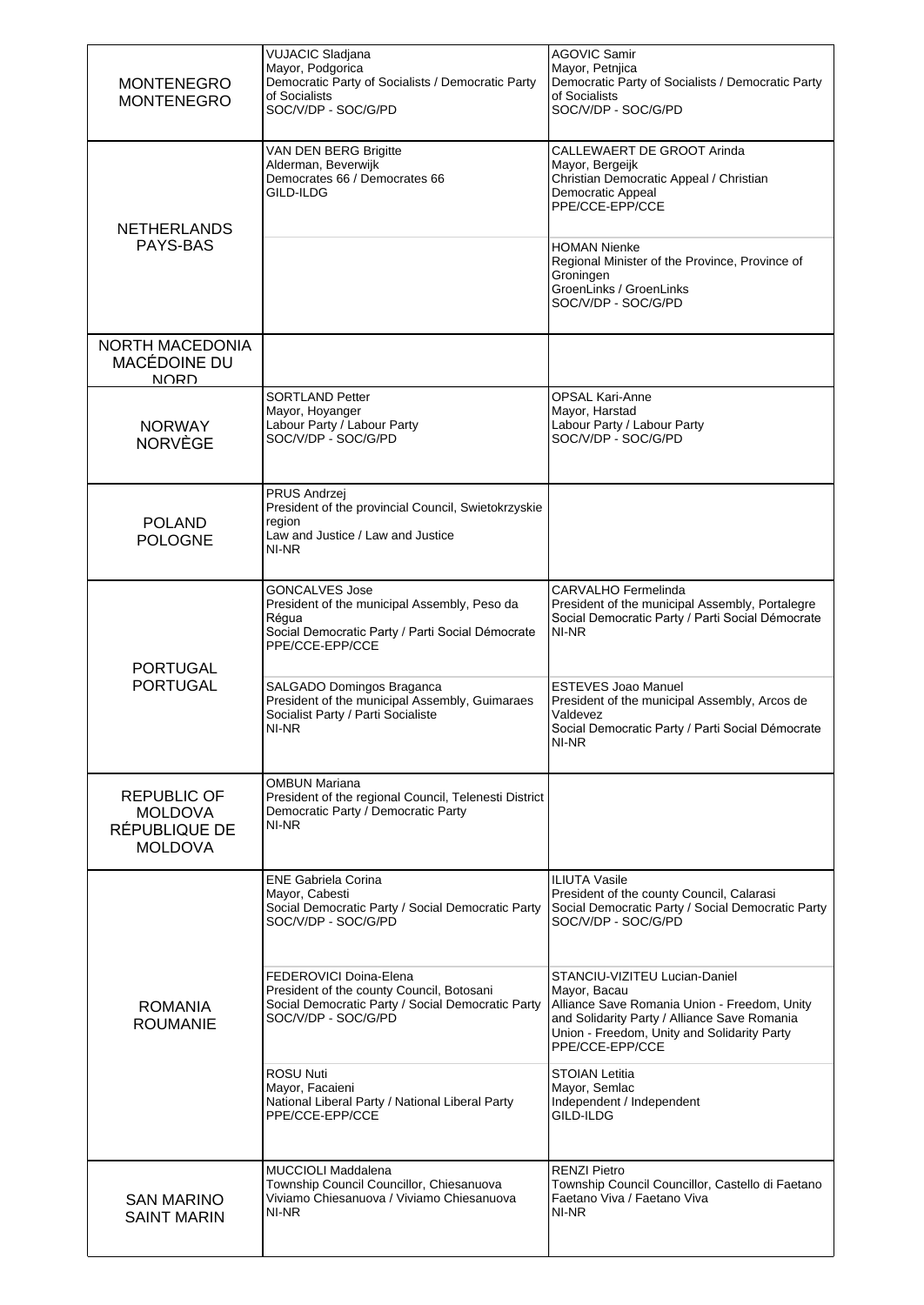| <b>SERBIA</b><br><b>SERBIE</b>                                 | <b>DAVIDOVIC Dusica</b><br>Deputy Mayor, Nis<br>Serbian Progressive Party / Serbian Progressive<br>Party<br>SOC/V/DP - SOC/G/PD<br><b>MALETIC Aleksandra</b><br>Member of the Assembly of Autonomous Province<br>of Vojvodina, Novi Sad<br>Serbian Progressive Party / Serbian Progressive<br>Party<br>PPE/CCE-EPP/CCE | JOVIC Zorica<br>Deputy Mayor, Vranje<br>Serbian Progressive Party / Serbian Progressive<br>Party<br>PPE/CCE-EPP/CCE<br>RADENOVIC Mira<br>Member of the City Council, Novi Sad<br>Serbian Progressive Party / Serbian Progressive<br>Party<br>PPE/CCE-EPP/CCE |
|----------------------------------------------------------------|------------------------------------------------------------------------------------------------------------------------------------------------------------------------------------------------------------------------------------------------------------------------------------------------------------------------|--------------------------------------------------------------------------------------------------------------------------------------------------------------------------------------------------------------------------------------------------------------|
| <b>SLOVAK REPUBLIC</b><br><b>RÉPUBLIQUE</b><br><b>SLOVAQUE</b> | RADZNIAKOVA Iveta<br>Mayor, Klatova Nova Ves<br>Social Democratic Party / Social Democratic Party<br>SOC/V/DP - SOC/G/PD                                                                                                                                                                                               | <b>GRUBEROVA Silvia</b><br>Mayor, Handlova<br>Independent / Independent<br>NI-NR                                                                                                                                                                             |
| <b>SLOVENIA</b><br><b>SLOVÉNIE</b>                             | <b>LESJAK Romana</b><br>Mayor, Crna na Koroskem<br>Independent / Independent<br>NI-NR                                                                                                                                                                                                                                  | <b>PODVRSNIK Boris</b><br>Mayor, Zrece<br>Slovenian Democratic Party / Slovenian<br>Democratic Party<br>PPE/CCE-EPP/CCE                                                                                                                                      |
| <b>SPAIN</b><br><b>ESPAGNE</b>                                 | CABALLERO ALVAREZ Abel<br>Mayor, Vigo<br>Spanish Socialist Workers Party / Spanish<br>Socialist Workers Party<br>SOC/V/DP - SOC/G/PD                                                                                                                                                                                   | AZCON NAVARRO Jorge<br>Mayor, Zaragoza<br>People's Party / People's Party<br>PPE/CCE-EPP/CCE                                                                                                                                                                 |
|                                                                | DIAZ ROBLEDO Julio<br>Member of the regional Assembly, Andalousia<br>Citizens Party / Citizens Party<br>GILD-ILDG                                                                                                                                                                                                      | <b>BLANCO MORENO Jose Luis</b><br>Mayor, Azuqueca de Henares<br>Spanish Socialist Workers Party / Spanish<br>Socialist Workers Party<br>SOC/V/DP - SOC/G/PD                                                                                                  |
|                                                                | <b>GARCIA URBANO Jose Maria</b><br>Mayor, Estepona<br>People's Party / People's Party<br>PPE/CCE-EPP/CCE                                                                                                                                                                                                               | VAZQUEZ REQUERO Francisco<br>President of the provincial Council, Segovia<br>People's Party / People's Party<br>PPE/CCE-EPP/CCE                                                                                                                              |
|                                                                | NAVARRETE PEREZ Josefa<br>Member of the regional Assembly, Castile-la-<br>Mancha<br>Spanish Socialist Workers Party / Spanish<br>Socialist Workers Party<br>SOC/V/DP - SOC/G/PD                                                                                                                                        | VILLAGRASA VILLAGRASA Dario<br>Member of the regional Assembly, Aragon<br>Spanish Socialist Workers Party / Spanish<br>Socialist Workers Party<br>SOC/V/DP - SOC/G/PD                                                                                        |
| <b>SWEDEN</b><br><b>SUÈDE</b>                                  | ANDERSSON Thomas<br>President of the regional Council, Jämtland and<br>Härjedalen<br>Center Party / Center Party<br>GILD-ILDG                                                                                                                                                                                          | ROSENBERG Michael<br>Member of the municipal Assembly, Helsingborg<br>The Sweden Democrats / The Sweden Democrats<br>CRE-ECR                                                                                                                                 |
|                                                                | DALMAN EEK Cecilia<br>Member of the regional Council, Västra Götaland<br>Social Democrats / Social Democrats<br>SOC/V/DP - SOC/G/PD                                                                                                                                                                                    | <b>THOMASSON Karin</b><br>Member of the regional Council, Jämtland and<br>Härjedalen<br>Green Party / Green Party<br>SOC/V/DP - SOC/G/PD                                                                                                                     |
| <b>SWITZERLAND</b><br><b>SUISSE</b>                            | KOMPOSCH Cornelia<br>State Councillor, Canton de Thurgovie<br>Parti Socialiste / Parti Socialiste<br>SOC/V/DP - SOC/G/PD                                                                                                                                                                                               | <b>FEHR Erich</b><br>Mayor, Bienne<br>Parti Socialiste / Parti Socialiste<br>SOC/V/DP - SOC/G/PD                                                                                                                                                             |
|                                                                | STADELMANN-MEYER Franziska<br>Mayor, Muttenz<br>Parti Démocrate-Chrétien / Parti Démocrate-<br>Chrétien<br>PPE/CCE-EPP/CCE                                                                                                                                                                                             | <b>LEUBA Philippe</b><br>State Councillor, Canton de Vaud<br>Les Libéraux Radicaux / Les LIbéraux Radicaux<br>GILD-ILDG                                                                                                                                      |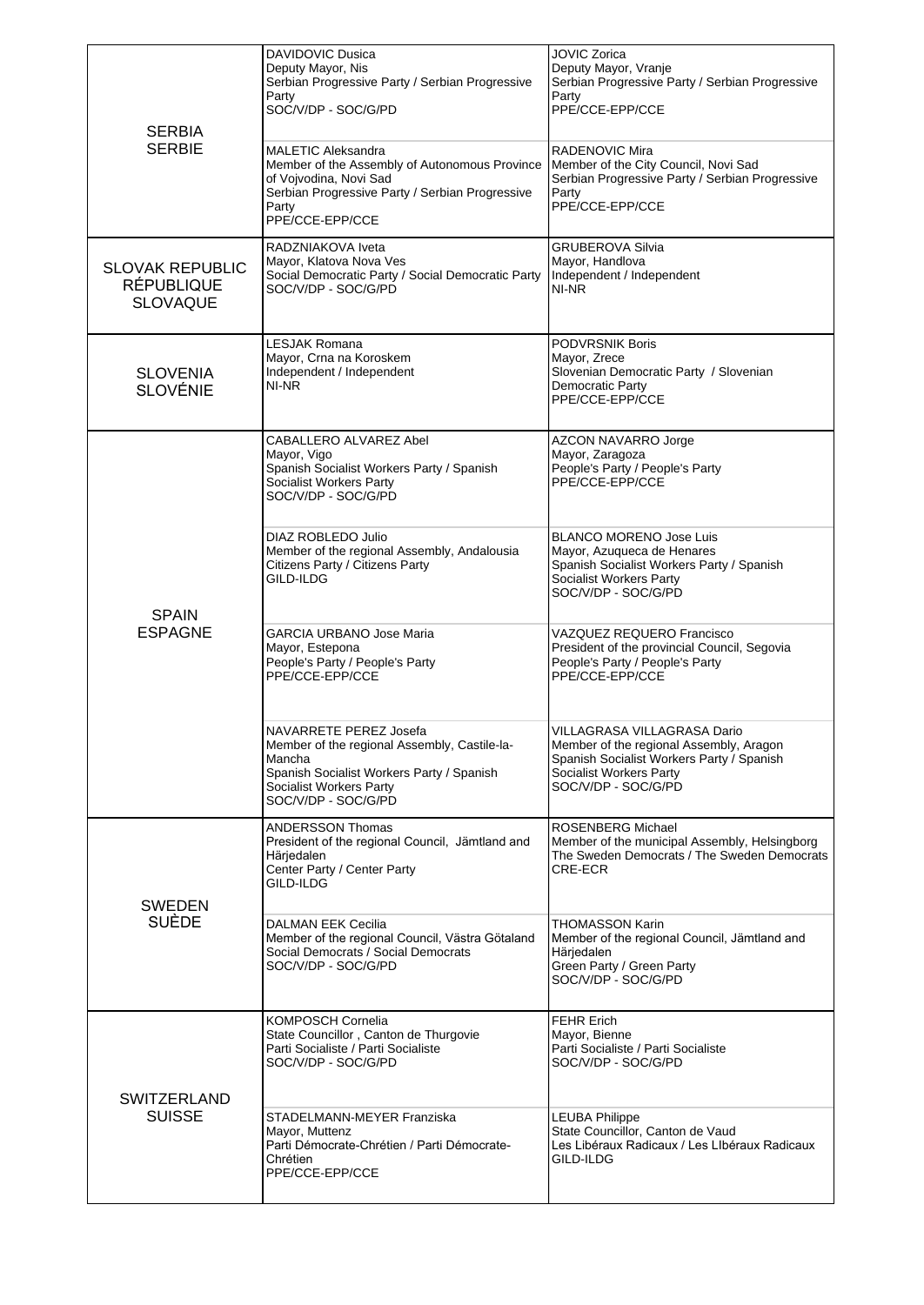| <b>TURKEY</b><br><b>TURQUIE</b>  | CELIK Yasemen<br>Municipal Councillor, Seyhan - Adana<br>Republican People's Party / Republican People's<br>Party<br>SOC/V/DP - SOC/G/PD                                                                                       | <b>AKSU Dursun Ali</b><br>Provincial Councillor, Provincial Council of<br>Erzincan<br>Republican People's Party / Republican People's<br>Party<br>SOC/V/DP - SOC/G/PD                                               |
|----------------------------------|--------------------------------------------------------------------------------------------------------------------------------------------------------------------------------------------------------------------------------|---------------------------------------------------------------------------------------------------------------------------------------------------------------------------------------------------------------------|
|                                  | <b>DEMIRTAS Necattin</b><br>Mayor, Ilkadim/Samsun<br>IYI Party / IYI Party<br>GILD-ILDG                                                                                                                                        | AYASLI Deniz<br>Municipal Councillor, Sur<br>Justice and Development Party / Justice and<br><b>Development Party</b><br>PPE/CCE-EPP/CCE                                                                             |
|                                  | <b>FIDAN Adalet</b><br>Mayor, Silopi/Sirnak<br>Peoples' Democratic Party / Peoples' Democratic<br>Party<br>SOC/V/DP - SOC/G/PD                                                                                                 | GUMUSDAG Gokhan<br>Municipal Councillor (Metropolitan Municipality),<br>Kücükçekmece district/Istanbul metropolitan<br>municipality<br>Republican People's Party / Republican People's<br>Party<br>enniump enniciph |
|                                  | <b>OBALI Aysegul</b><br>Provincial Councillor, Usak<br>IYI Party / IYI Party<br>GILD-ILDG                                                                                                                                      | OZCINAR Saliha<br>Mayor, Kiraz-Izmir<br>Justice and Development Party / Justice and<br><b>Development Party</b><br>PPE/CCE-EPP/CCE                                                                                  |
|                                  | <b>OZKARSLI Enes</b><br>Municipal Councillor (Metropolitan Municipality),<br>Sehitkamil district/Gaziantep metropolitan<br>municipality<br>Justice and Development Party / Justice and<br>Development Party<br>pperone epprone | <b>UCAR Mahmut</b><br>Mayor, Yakutiye/Erzurum<br>Justice and Development Party / Justice and<br>Development Party<br>PPE/CCE-EPP/CCE                                                                                |
|                                  | <b>YILMAZ Yucel</b><br>Mayor (Metropolitan Municipality), Balikesir<br>metropolitan municipality<br>Justice and Development Party / Justice and<br><b>Development Party</b><br>PPE/CCE-EPP/CCE                                 |                                                                                                                                                                                                                     |
| <b>UKRAINE</b><br><b>UKRAINE</b> | <b>BOHATYRCHUK KRYVKO Svitlana</b><br>Member of the regional Assembly, Rivnenska<br>European Solidarity / European Solidarity<br>CRE-ECR                                                                                       | FEDORENKO Volodymyr<br>President of the regional Assembly, Zhytomyrska<br>Servant of the People / Servant of the People<br>NI-NR                                                                                    |
|                                  | <b>DERKACH Oksana</b><br>Member of the municipal Assembly, Poltavska<br>Oppositional Platform - For Life / Oppositional<br>Platform - For Life<br>PPE/CCE-EPP/CCE                                                              | KAZNOVETSKYI Roman<br>Mayor, Lanovetska<br>European Solidarity / European Solidarity<br>CRE-ECR                                                                                                                     |
|                                  | <b>HOIAN Tetiana</b><br>Member of the municipal Assembly, Mateivetska<br>Village<br>The Batkivshchyna Party / The Batkivshchyna<br>Party<br>PPE/CCE-EPP/CCE                                                                    | KLYMENKO Liudmyla<br>Member of the municipal Assembly, Huliaipole<br>Oppositional Platform - For Life / Oppositional<br>Platform - For Life<br>PPE/CCE-EPP/CCE                                                      |
|                                  | KOVALENKO Volodymyr<br>Mayor, Novokakhovska<br>Servant of the People / Servant of the People<br>PPE/CCE-EPP/CCE                                                                                                                | VUSENKO luliia<br>Member of the regional Assembly, Volynska<br>region<br>European Solidarity / European Solidarity<br>PPE/CCE-EPP/CCE                                                                               |